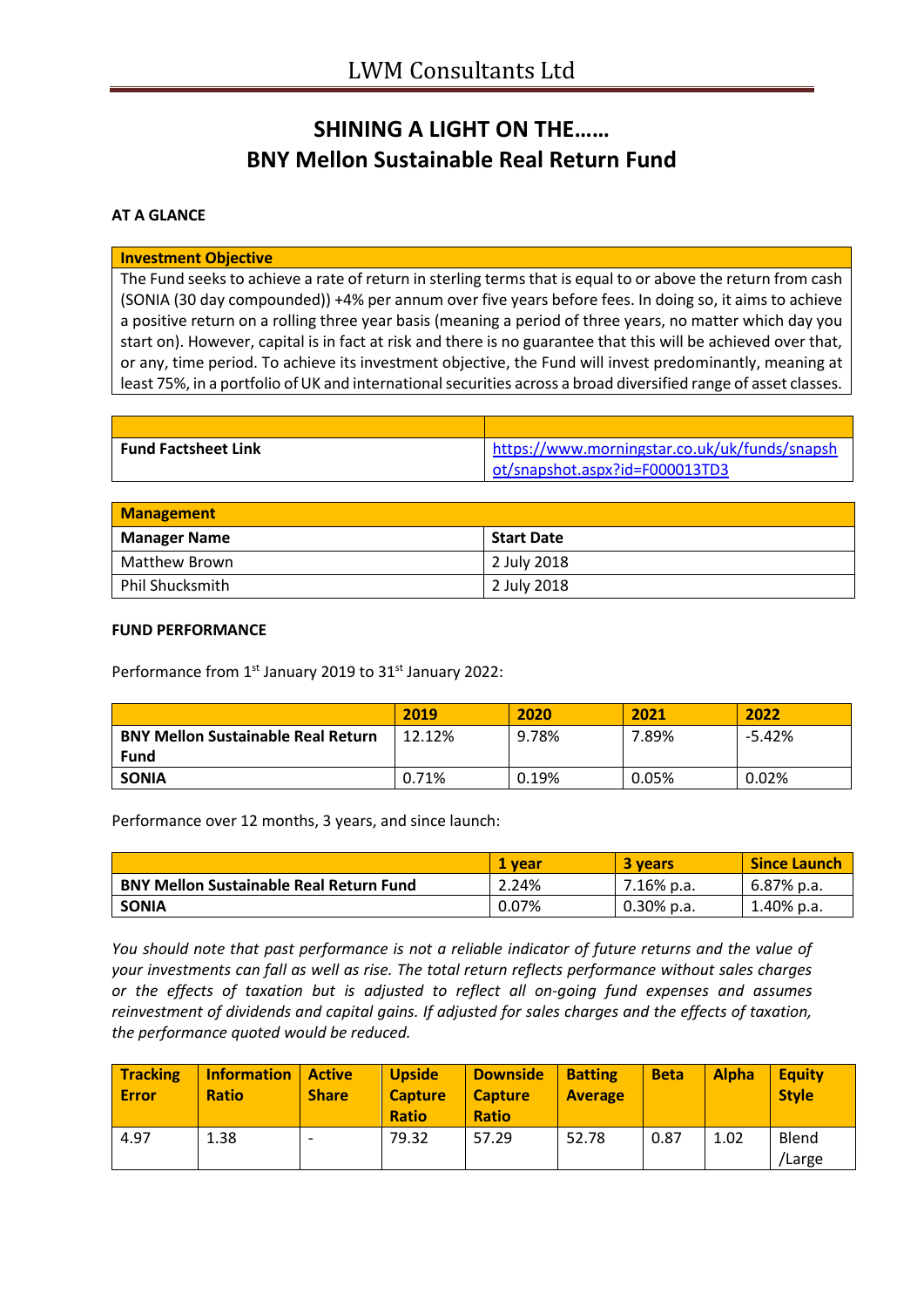## LWM Consultants Ltd

| <b>Volatility Measurements</b> |       |  |
|--------------------------------|-------|--|
| 3-Yr Std Dev (volatility)      | 8.10% |  |
| 3-Yr Mean Return (average)     | 7.17% |  |

| <b>Investment Style Details</b> |        |
|---------------------------------|--------|
| Giant                           | 22.78% |
| Large                           | 22.26% |
| Medium                          | 11.44% |
| Small                           | 2.03%  |
| Micro                           | 0.00%  |

| Top 5 Holdings - 90 Equity Holdings |                          |       |
|-------------------------------------|--------------------------|-------|
| ILF GBP Liquidity 5                 | -                        | 8.96% |
| <b>BNP Paribas Issuance B.V.</b>    | $\overline{\phantom{0}}$ | 2.18% |
| Barclays Bank plc                   | -                        | 1.96% |
| Barclays Bank plc                   | $\overline{\phantom{0}}$ | 1.94% |
| Linde PLC                           | <b>Basic Materials</b>   | 1.89% |

| Top 5 Sectors             |        |  |
|---------------------------|--------|--|
| Technology                | 19.39% |  |
| Industrials               | 16.29% |  |
| <b>Financial Services</b> | 15.05% |  |
| Consumer Cyclical         | 13.46% |  |
| Healthcare                | 12.34% |  |

| <b>Top 5 Regions</b> |        |  |
|----------------------|--------|--|
| North America        | 38.61% |  |
| United Kingdom       | 20.34% |  |
| Europe Developed     | 20.08% |  |
| Asia Emerging        | 8.82%  |  |
| Asia Developed       | 5.34%  |  |

#### **UPDATE….**

The strategy is looking to deliver good upside and downside protection, to deliver positive outcomes for investors.

It uses a mix of return seeking assets (equities, equity synthetic exposure, corporate bonds, EM debt and alternatives), and stabilising and hedging assets (cash, derivative instruments, government bonds, index linked and precious metals).

They take an active approach to multi asset allocation, moving across the different areas of return. They see 2022 as a more volatile year with risks coming across different areas – inflation, omicron, central bank tightening and geopolitical tensions. To counter this, they are using more defensive assets, meaning the equity exposure has come down from 68% to 55%.

Areas of interest include solar, battery storage, biofuels, and animal health.